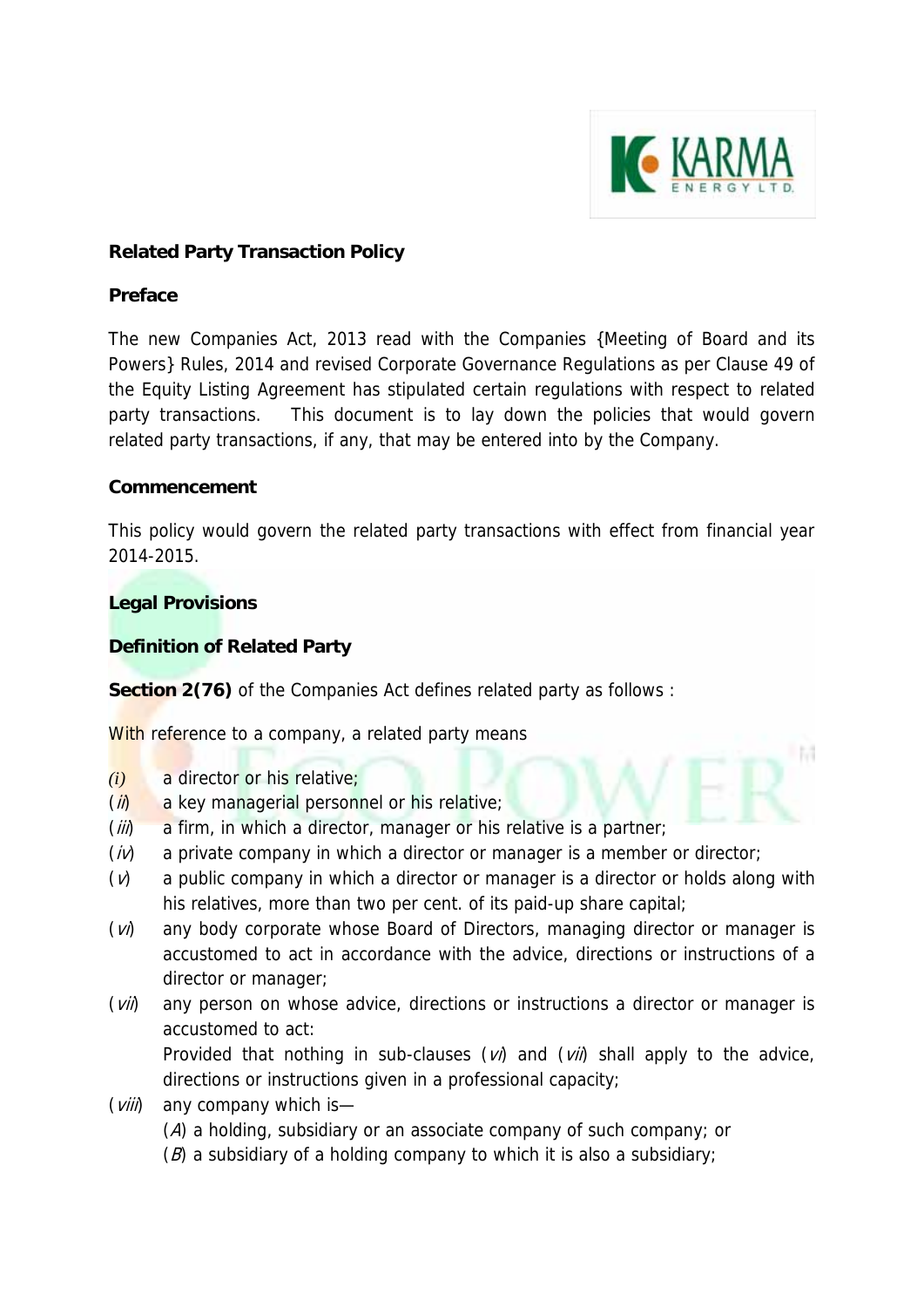

 $(ix)$  such other person as may be prescribed;

### **Related Party Transaction**

**Section 188** of the Companies Act, 2013 states that **only with the consent of the Board of Directors** given by a resolution at a meeting of the Board, a company shall enter into a related party transaction.

The transactions governed are

- (a) sale, purchase or supply of any goods or materials;
- ( $b$ ) selling or otherwise disposing of, or buying, property of any kind;
- $(c)$  leasing of property of any kind;
- $(d)$  availing or rendering of any services;
- (e) appointment of any agent for purchase or sale of goods, materials, services or property;
- $(f)$  such related party's appointment to any office or place of profit in the company, its subsidiary company or associate company; and
- $(g)$  underwriting the subscription of any securities or derivatives thereof, of the company:

**Prior approval of shareholders** by a special resolution is a must for entering into related party transactions in the following cases

- $\triangleright$  The transaction in clause (a) and (e) above is exceeding 10% of the annual turnover as per Audited Financial statement of the previous year or Rs. 100 Crores whichever is lower as mentioned Clause (a) and Clause (e) respectively of sub-section (1) of section 188;
- $\triangleright$  The transaction in clause (b) and (e) above is exceeding 10% of the networth as per Audited Financial statement of the previous year or Rs. 100 Crores whichever is lower as mentioned Clause (b) and Clause (e) respectively of sub-section (1) of section 188;
- The transaction in clause (c) above is exceeding 10% of the networth or 10% of the turnover as per Audited Financial statement of the previous year or 100 Crores which ever is less as mentioned Clause (c) of sub-section (1) of section 188.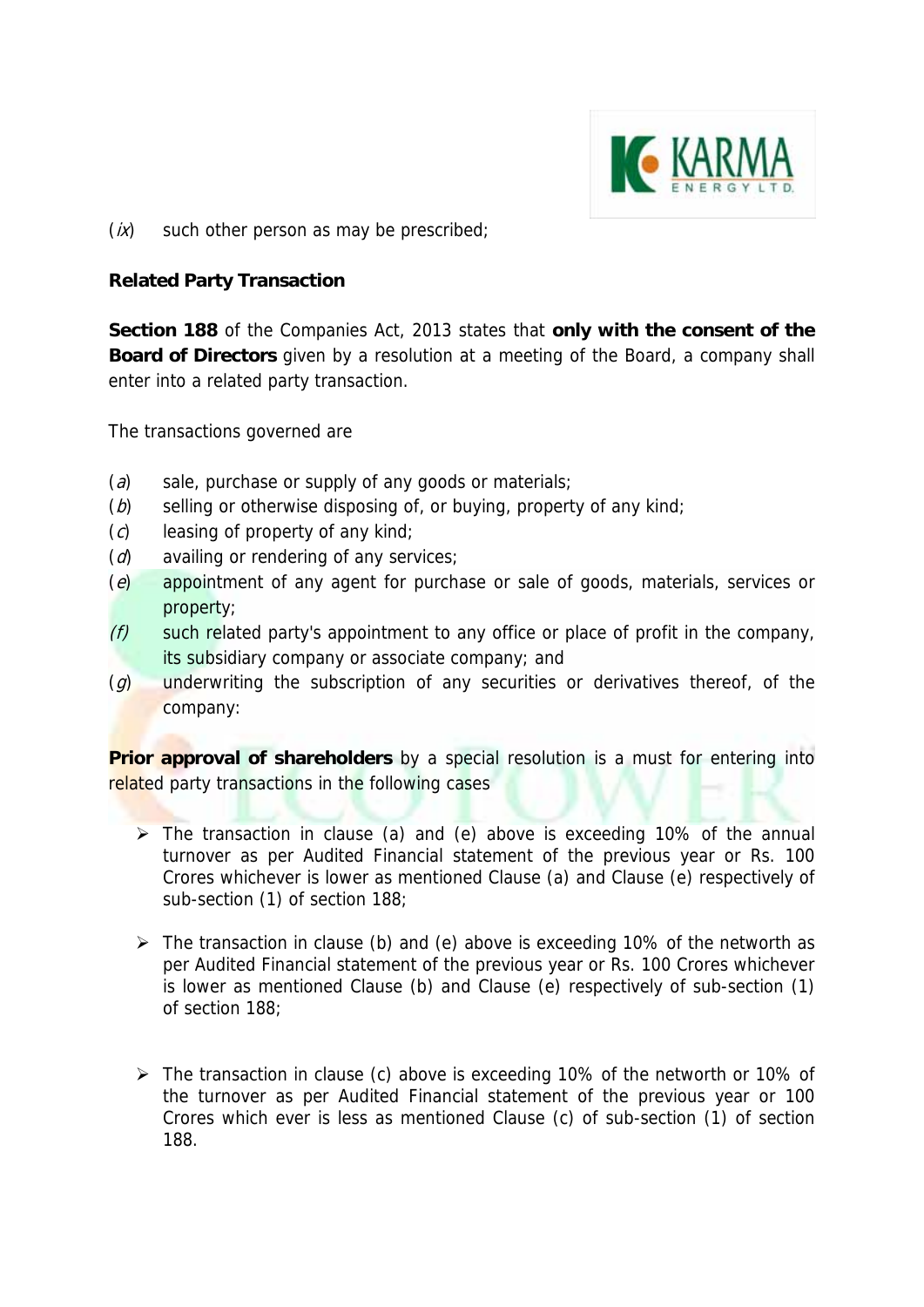

l M

- $\triangleright$  The transaction in clause (d) and (e) above exceeding 10% of the networth or 10% of turnover of the Company or Rs. 100 Crores whichever is lower as mentioned in clause (c) of sub-section (1) of section 188 as per Audited Financial statement of the previous year
- $\triangleright$  The transaction in clause (f) above in the matter of appointment to any office or place of profit in the company, its subsidiary or associate company at a monthly remuneration exceeding Rs.2.50 lac
- $\triangleright$  The transaction in clause (g) above in the matter of underwriting exceeding 1% of the networth

The Explanatory statement to the special resolution shall contain complete details of the transactions viz.

Name of the related party Name of director or Key Management Personnel who is related Nature of relationship Nature, material terms, monetary value and particulars of the contract Any other information relevant for the members to take a decision in the matter

A member who is a **related party** with respect to the proposed transaction shall not vote on such special resolution.

**The aforesaid provisions shall not apply to any transactions entered into by the company in the ordinary course of its business unless the transactions are not on arm's length basis.** 

Note :

Though generally all related party transaction require prior approval of the Board before the transactions are entered into by the company,

Transactions in monetary terms is beyond the limits stipulated above require special resolution and

### **Audit Committee**

As per Section 177 of the Companies Act, 2013 it shall be the responsibility of the audit committee to approve any transactions with related party and the company and also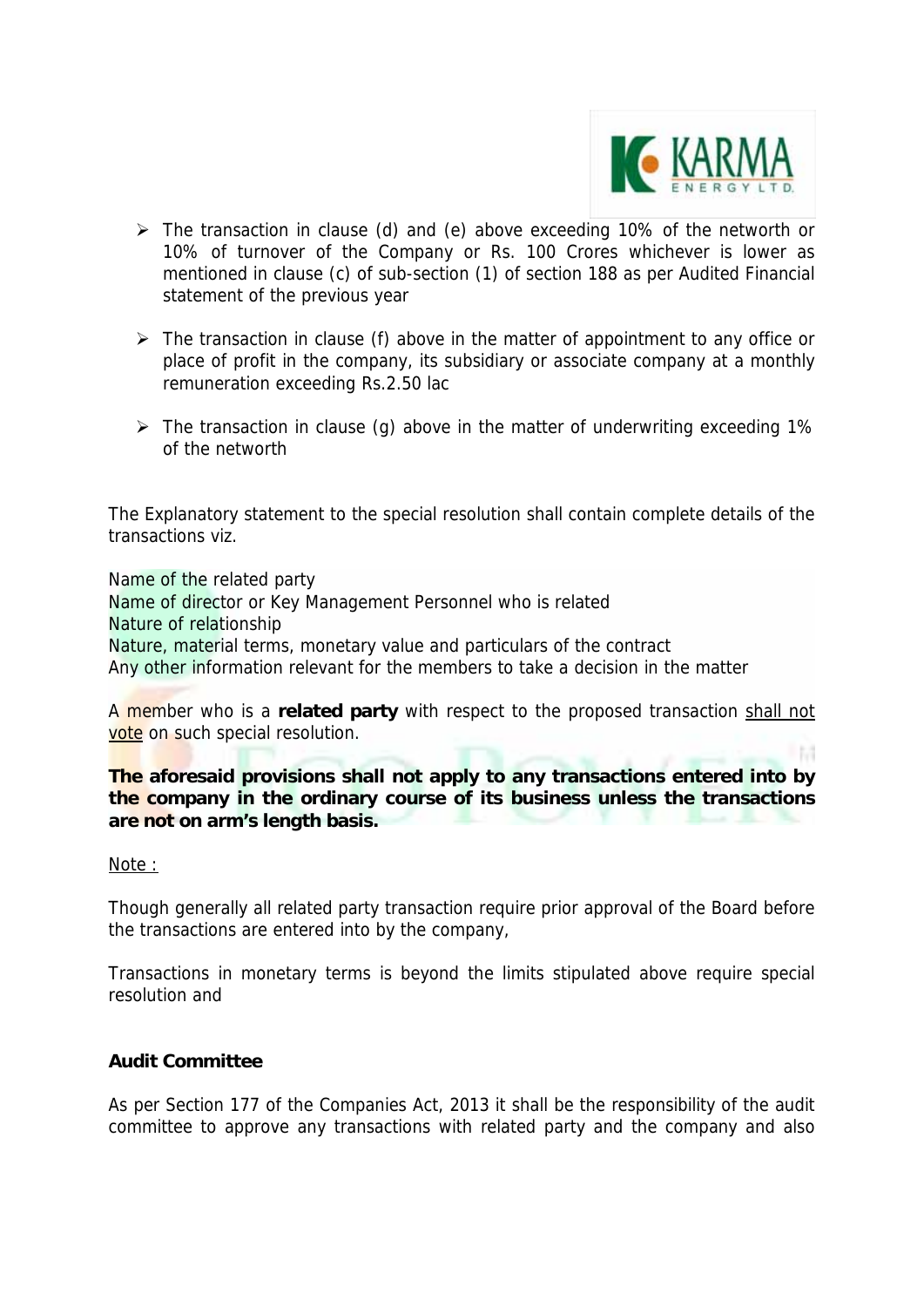

any modification thereof. The Audit Committee of the Company may formulate a suitable procedure to be followed to deal with Related Party transactions

### **Report of the Board**

As per Section 134 of the Companies Act, 2013 the Annual Report of the board of directors shall contain particulars of related party transactions

#### **Listing Agreement**

For the purpose of Clause 49 of the Listing Agreement an entity shall be considered as related to the Company if :

- a) Governed by related party definition u/s.2(76) of the Companies Act, 2013
- b) such entity is a related party under the applicable accounting standards.

#### **Materiality of Related Party Transactions**

Clause 49 of Listing Agreement governs only material related party transactions, a transaction is considered material if individually or taken together with previous transactions during a financial year exceeds 10% of the annual consolidated turnover of n. the company as per the last audited financial statements of the company.

### **Interested Directors or related parties not to be present at the meeting**

A director interested in the proposed transaction shall not be present at the meeting during discussions on the subject matter of the resolution relating to the proposed transaction.

The related parties shall abstain from voting as shareholders in the matter of the resolution approving the related party transactions .

#### **Amendment in Law**

Any subsequent amendment/modification in the Listing Agreement and /or applicable laws in this regard shall automatically apply to this policy.

Xxxxxxx